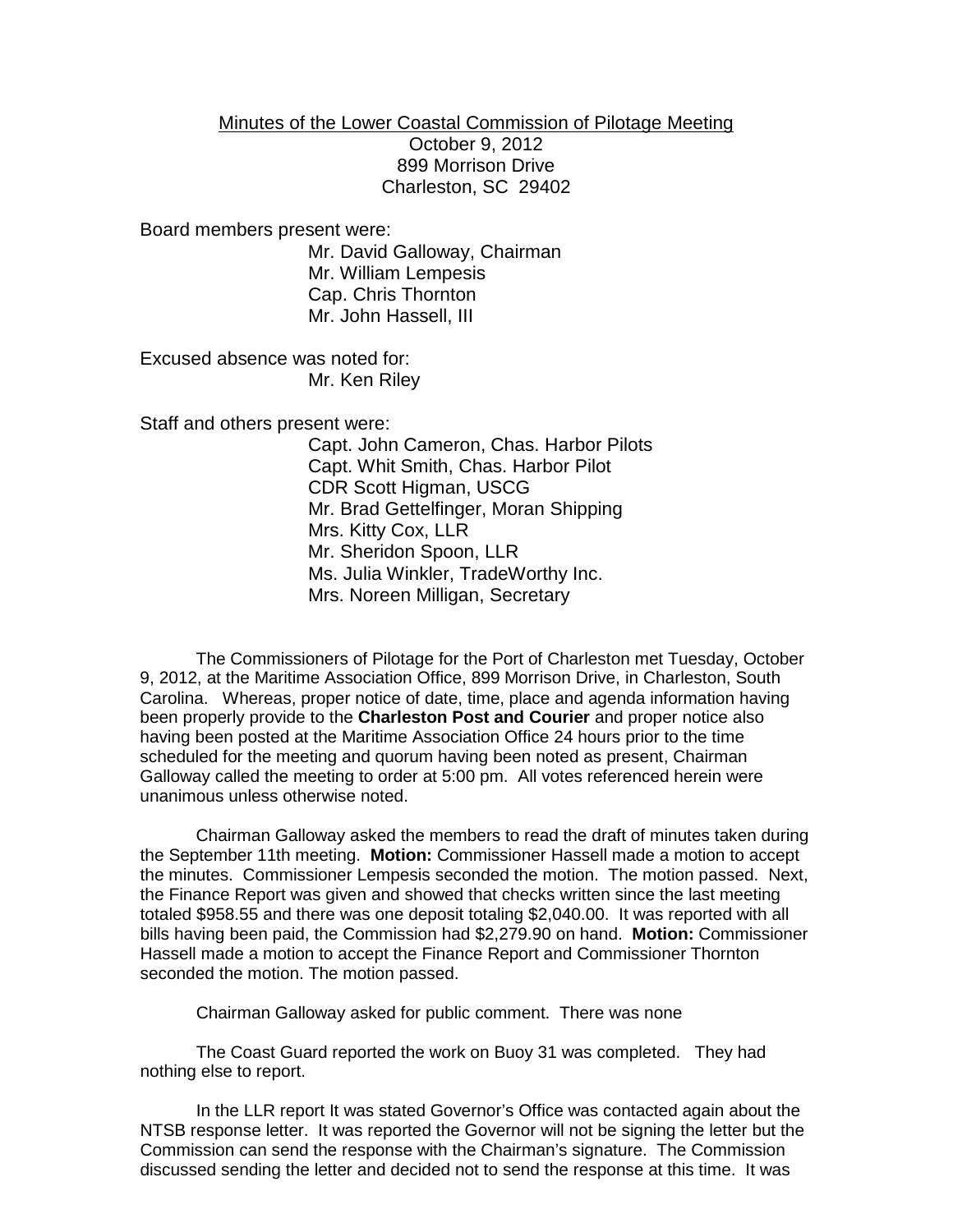reported there is no new information on the reviewing of the policies and procedures of the Commission and LLR will keep the Commission informed of all updates. Mrs. Cox reported LLR received the letter requesting regulation changes. Mr. Spoon said that LLR Director Holly Pisarik has asked for more information on the regulation changes and fee increases. The Commission stated they will send a new request with additional information. It was noted the Commissioners can order personalized Commission tags for their vehicles if they are interested. It was reported LLR held an Insurance Reserve Fund ( IRF) Class on September 14th in Columbia. Commissioner Galloway, Mrs. Cox and Mr. Spoon attended the class. Mr. Spoon gave a review of the pertinent points that were discussed in the class with the Commission. The Commission was informed that they do not have to purchase the extra insurance from the State and all the Commissioners are covered under the state IRF policy. It was also reported there are two (2) annual health forms for pilots due in November and three (3) in December.

It was stated there was no new information on the Harbor Post 45 project and Capt. Cameron will keep the Commission up to date.

It was reported the pilots and agents met to go over the new Air Draft Form that the pilots are requesting the agents fill out on their vessels. The agents asked for the wording to be changed on the form. The pilots are very pleased with the information that is being submitted on the forms and there was a vessel that was diverted to the Wando Terminal from North Charleston because of the air draft restrictions.

Capt. Cameron said there is a report out that if the Savannah River is deepened to 47 ft. it would be able to move vessels in and out 12hrs a day. The model that was used for this report was based on S class vessels. He will have more to report at the next meeting.

It was reported the Commission has not been requiring pilot applicants to include the one-time fee of \$25.00 with their applications. Mrs. Milligan will inform all applicants of the fee.

The new air draft policy change is in the middle of the 60 day review. There are no new updates to report.

Under new business it was stated Mr. Henry Hay is waiting for his confirmation from the Governor's office to be appointment to the Pilot Commission.

The pilots submitted a letter to the Commission on the Hanjin Gdynia loss of power on September 29, 2012. The vessel was outbound when it lost power in the vicinity of buoys 13 and 14 around 04:00. The pilot radioed tugs to assist the vessel immediately and also radioed other pilots to avoid the area. The vessel was taken to Columbus Street Terminal. The Coast Guard had to approve the vessel was fit to sail.

It was reported the Ra-Con device on the Don Holt Bridge is not working. The pilots have requested the DOT to keep it serviced and in working order. They asked the Coast Guard if they would check in to this on their behalf.

Chairman Galloway's addressed the Commission and thanked them for their support during his term as Chairman. He introduced Commissioner Lempesis as the new Chairman for the next year.